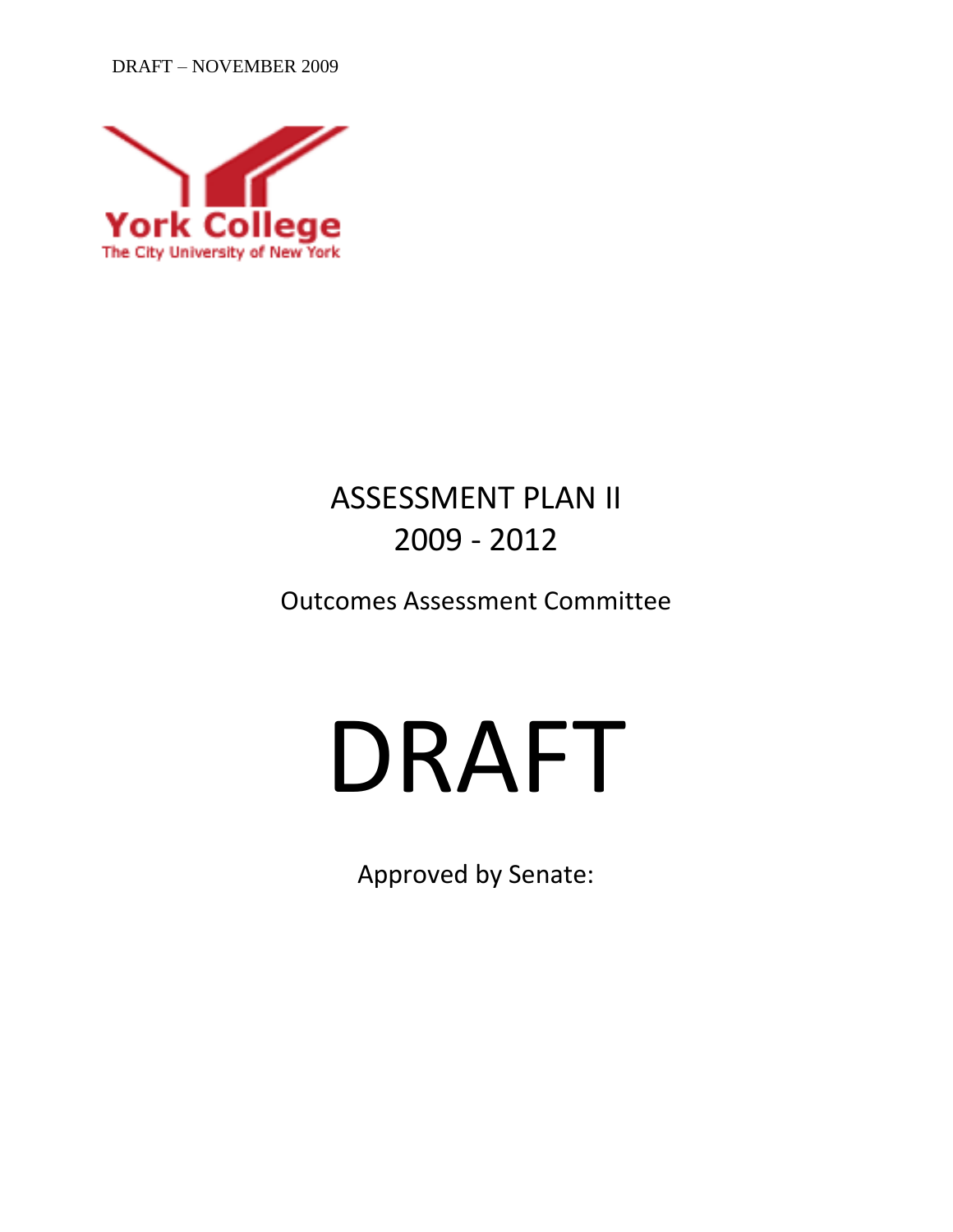# YORK COLLEGE Assessment Initiative

# Table of Contents

|                |                                                          | Page           |
|----------------|----------------------------------------------------------|----------------|
| I.             | Overview of Assessment at York College<br>Context<br>a.  | 2              |
|                | Main Changes from Assessment Plan I<br>b.                | $\overline{2}$ |
|                | c. Guiding Principles                                    | 3              |
|                | d. The Assessment Spiral                                 | 4              |
|                | e. Key Assessments                                       | 5              |
| ΙΙ.            | <b>Indirect Measures</b>                                 |                |
|                | NSSE/FSSE<br>a.                                          | 6              |
|                | b. CUNY Student Experience Survey                        | 6              |
|                | c. Alumni Survey                                         | 6              |
| III.           | <b>Direct Measures</b>                                   |                |
|                | <b>General Education Assessment</b><br>a.                | 7              |
|                | <b>CUNY Proficiency Exam</b><br>b.                       | 8              |
|                | c. Academic Program Review                               | 8              |
|                | d. Certification Exams                                   | 9              |
| IV.            | <b>Faculty Development</b>                               | 9              |
| V.             | <b>Tracking Change</b>                                   | 10             |
| VI.            | Three Year Plan                                          | 10             |
|                | a. Annual Goals                                          | 11             |
| <b>Tables</b>  |                                                          |                |
|                | 1. Model of Holistic and Longitudinal Assessment at York | 3              |
|                | 2. Excerpt from Academic Program Review guidelines       | 9              |
| <b>Figures</b> |                                                          |                |
|                | 1. The Assessment Spiral                                 | 4              |
|                | Appendices                                               |                |
|                | A. Outcomes Assessment Committee Members                 | 13             |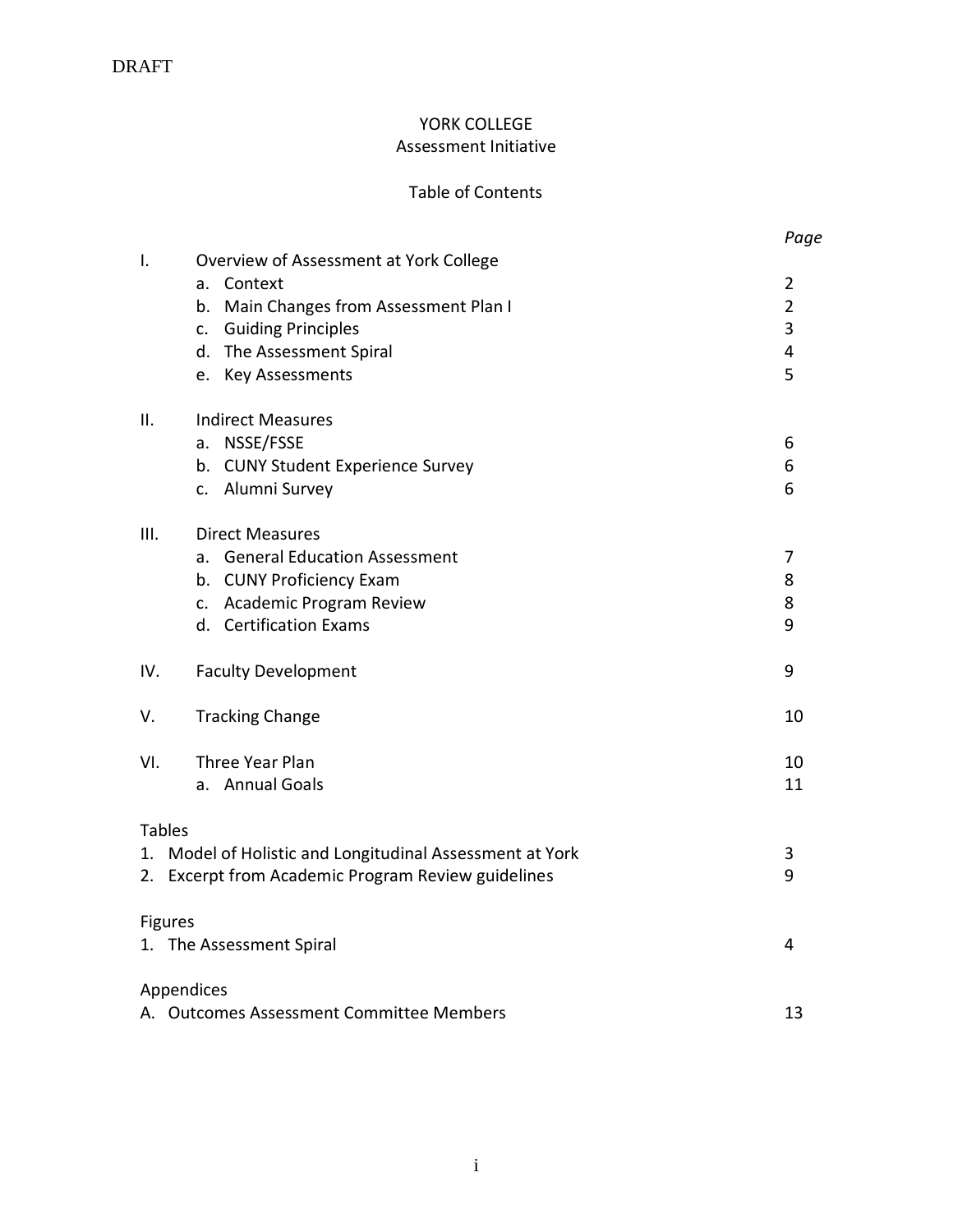# **I. Overview of Assessment at York**

# *Context*

The Assessment Initiative at York College continues to emerge in the context of the larger City University system; the college's strategic plan and goals; the mission of the college; the history of assessment at York; and now from the completion of York's first Assessment Plan {See **Assessment Plan I**<sup>1</sup> for a more detailed description on Context}. York College developed its first Assessment Plan in July 2007. That plan set the context for assessment at the college, asserted guiding principles, identified gaps in the assessment process that existed at the time, and set goals for AY 2007-2008 and AY 2008-2009. The **Final Report of the 2007-2009 Assessment Plan** addressed the chief accomplishments and shortfalls of the period, and concluded with recommendations. Those recommendations set the stage for this Assessment Plan II, 2009- 2012.

# *Main Changes from Assessment Plan I*

There are no main changes in the overall direction of Outcomes Assessment at the college. However, several refinements are worthy of mention here. The first refinement pertains to the structure of the committee. The Outcomes Assessment Committee (OAC) used to convene monthly meetings of the whole committee. Beginning in fall 2009 with this assessment plan, the committee has been subdivided into three sub-committees to handle its affairs. Each of the three chairs of OAC will lead a different subcommittee. Shao-Wei Wu, the Assessment Coordinator in the Office of Institutional Research and Assessment, will lead Assessment of Student Learning; Leslie Keiler will lead Faculty Development; and Dana Fusco will lead Administrative Assessment tasks. Each chair will call two meetings per semester of the subcommittee. The committee as a whole will meet at least once per semester.

Second, the guiding principles have been refined and we refer now to an Assessment Spiral, rather than Assessment Loop, to reflect what we see as the developmental process brought on by assessment. A loop suggests a recursive but perhaps stagnant process, whereas a spiral suggests movement and growth. We have also made some refinements to the guiding principles that reflect a tightening of the language for communicating what we see as the essentials.

Third, we have categorized the nine key assessments into Indirect and Direct measures of student learning. Indirect measures include surveys or self-reporting of outcomes, and address assessment of student learning as well as institutional effectiveness. Direct measures include actual assessments of student learning.

 $\overline{a}$  $1$  Documents that are underlined can be accessed directly as hyperlinks from the electronic version of this plan or can be found on the Outcomes Assessment webpage at [http://www.york.cuny.edu/faculty-staff/assessment.](http://www.york.cuny.edu/faculty-staff/assessment)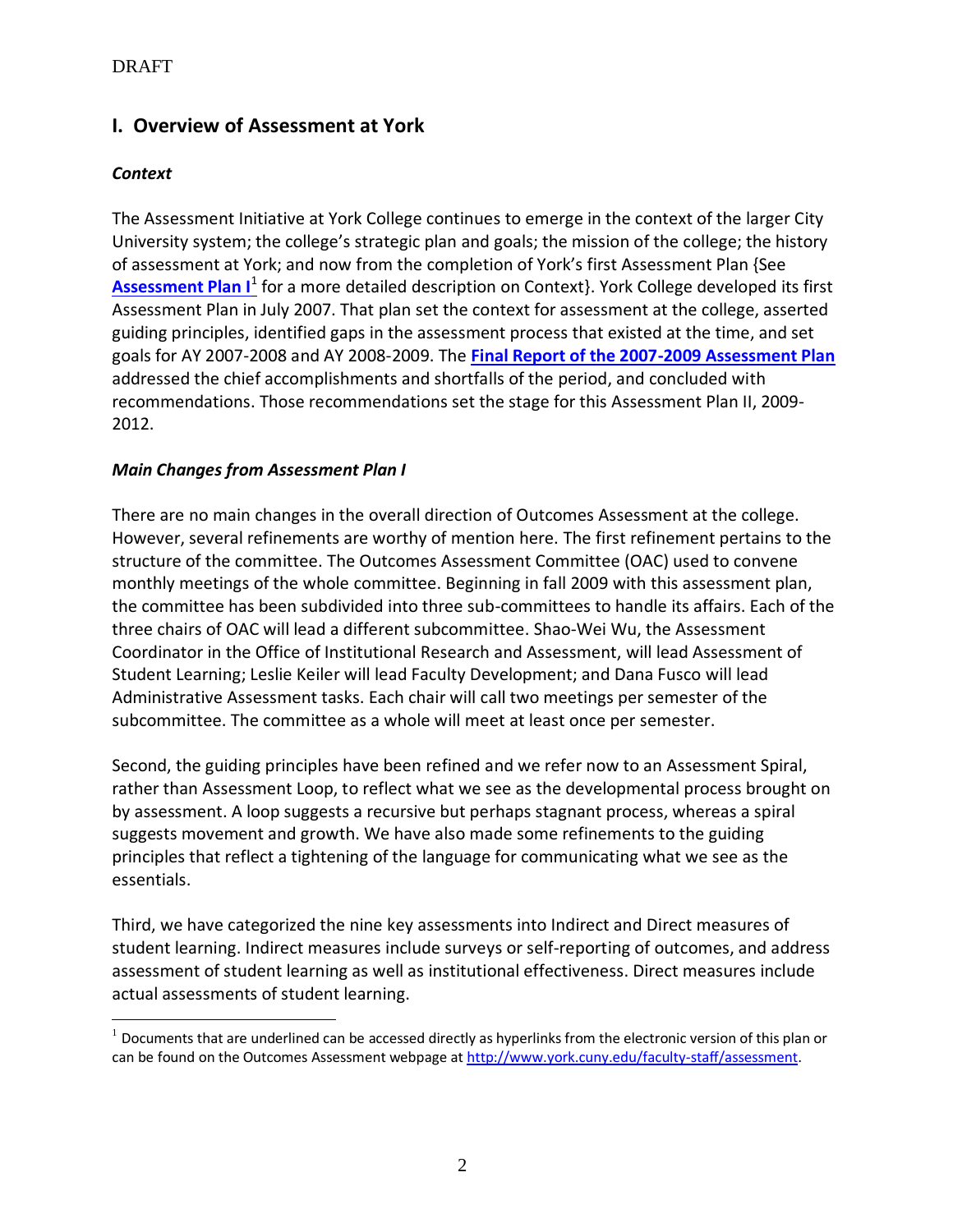# *Guiding Principles*

The Outcomes Assessment committee modified the Guiding Principles for Assessment at the college to reflect a more succinct understanding of assessment from its July 2007 plan. We believe that in order for assessment to improve student learning and college effectiveness, these principles must be enacted fully and with integrity.

- Assessment occurs at different levels of the institutions but must always be linked to the objectives and/or mission of the college, program, or course.
- At all levels, assessment must be an authentic process engaged in honestly by diverse stakeholders through the use of tools that are both fair and accurate, and policies and practices that are transparent to all.
- Many factors affect student learning over time; therefore, assessment must be *holistic and longitudinal* capturing multiple points of impact and sources of information over time (see Table 1 for York's assessment model).
- The assessment process allows us to ask pertinent questions about student learning and effectiveness, address those questions with data, and then use that data to drive decisions that will help improve the capacity to achieve the college's mission and strategic goals.

| <b>Student Experiences</b>             | <b>Outcomes</b>                                                                                                                          |  |
|----------------------------------------|------------------------------------------------------------------------------------------------------------------------------------------|--|
| <b>Recruitment and Admission</b>       | <b>ENROLLMENT</b>                                                                                                                        |  |
| <b>Retention Initiatives</b>           | <b>RETENTION</b>                                                                                                                         |  |
| Improvement in Teaching<br>Initiatives | <b>STUDENT LEARNING</b><br>AND<br><b>DEVELOPMENT</b><br><b>General Education</b><br>Major<br>Professional program<br>Capstone experience |  |
| Academic & Social Life                 | <b>GRADUATION</b>                                                                                                                        |  |
| <b>Cumulative Effect</b>               | <b>POST GRADUATION</b>                                                                                                                   |  |

# Table 1. Model of Holistic and Longitudinal Assessment at York.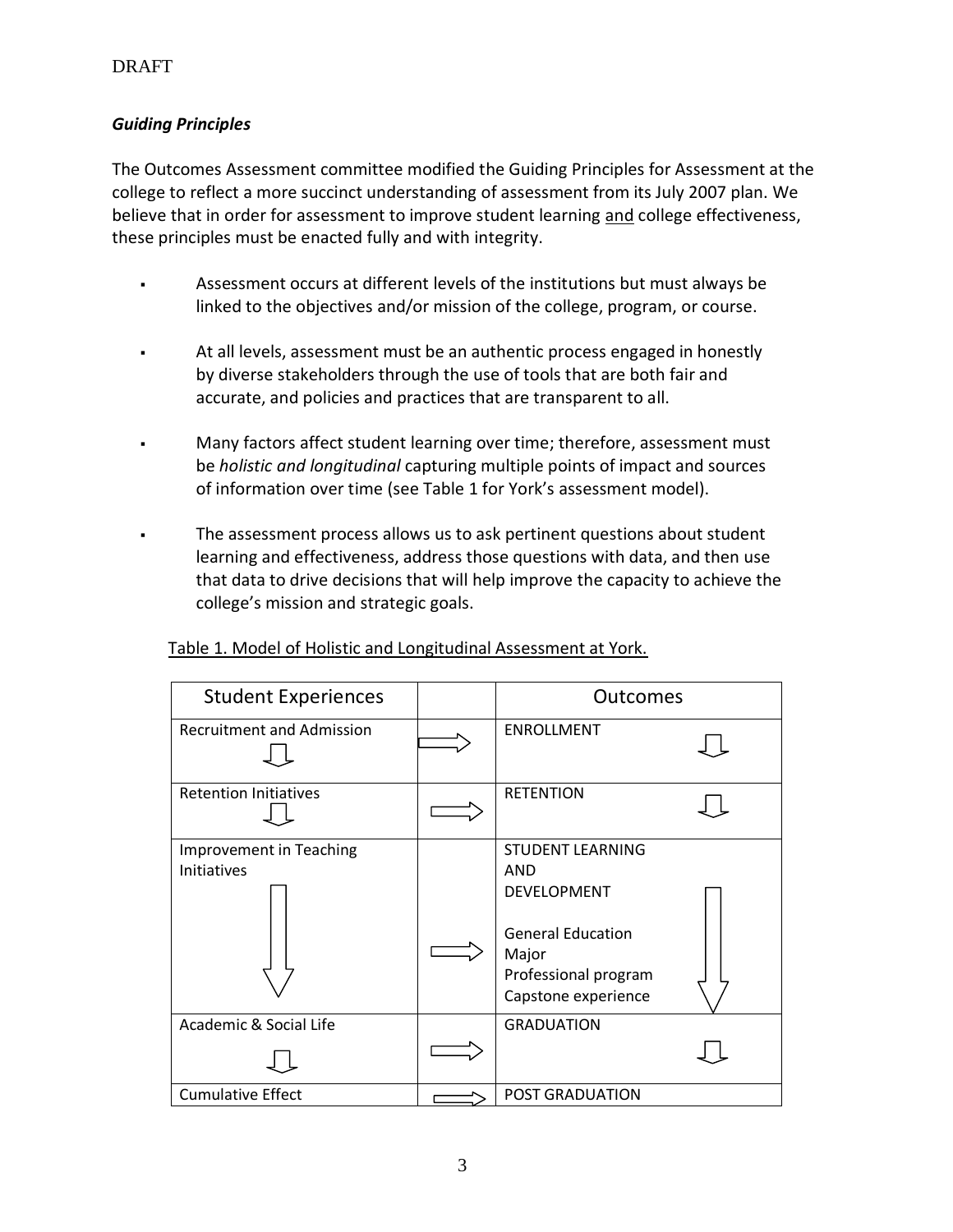The model suggests that York's inputs begin from the time a student is admitted to the college through their experiences both in and outside of the classroom, and that such inputs have a cumulative effect on measures of student satisfaction, retention, graduation, and academic performance.

As such, it is important that assessment initiatives occur throughout the college in both academic and non-academic areas, that such assessment is ongoing, and that the results of assessments are used to improve college effectiveness. This process is reflected in the higher education literature as "the Assessment Loop," or more aptly, an upward spiral. A spiral depicts that assessment is not just an iterative process but one that regenerates itself developmentally and implies growth. The loop depicted below, envisioned as an aerial view of the Assessment Spiral, best reflects York's holistic and longitudinal understanding of assessment.



#### *The Assessment Spiral*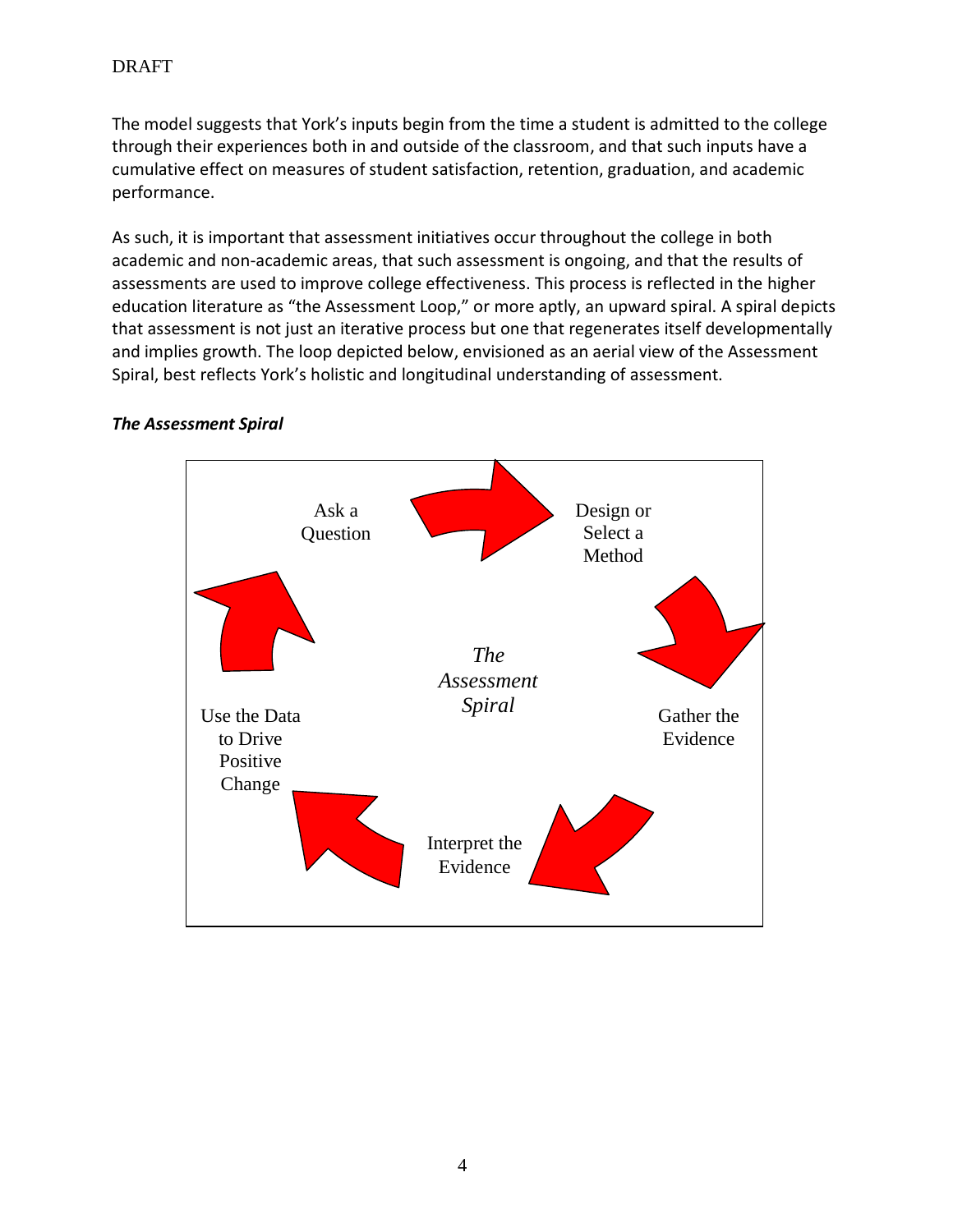# *Key Assessments*

Assessment Plan I (2006-2009) identified nine key assessments as indicators of student learning and institutional effectiveness in five areas: Recruitment and Retention Initiatives, Physical Surroundings, Student Support and Business Services, Extracurricular and Social Activities, and Academic Activities (see **[Map of Impact Areas by Assessments](Map%20of%20Impact%20Areas%20by%20Assessments.doc)**).

- 1. Admissions, retention and graduation rates
- 2. National Survey of Student Engagement (NSSE)
- 3. Faculty Survey of Student Engagement (FSSE)
- 4. CUNY Student Experience Survey
- 5. CUNY Proficiency Exam (CPE)
- 6. Course-based Assessment
- 7. Certification Exams
- 8. Alumni Survey
- 9. Local Initiatives

The key assessments afford an ongoing method of gathering evidence across academic, administrative, and student support services. Local initiatives (Key Assessment #9) fill gaps in data when specific questions arise, e.g., the effectiveness of campus technologies, the impact of a special program, etc. Questions that emerge about student learning or overall effectiveness can be studied with existing instruments, but at times new instruments will need to be developed. Once the assessment method has been designed, data can be collected and analyzed. Findings can be disseminated and recommendations for change can be provided. Implementing the change based on the findings is the final step in the assessment process and is often described as the step which "closes the assessment loop." Findings may lead to change in curriculum, instruction, allocation resources, quality of services, etc.

Most of the Key Assessments address the assessment of student learning in two ways:

- A. Indirect Assessments (Student reports of learning): NSSE/FSSE CUNY Student Experience Survey Alumni Survey
- B. Direct Assessments (Measures of actual student performance): CUNY Proficiency Exam (CPE) General Education Assessment Academic Program Review

In this second Assessment Plan, information on the Key Assessments will be organized into these two components (Indirect and Direct Assessment of Student Learning). All of York's indirect assessments also address the assessment of institutional effectiveness. Assessment #1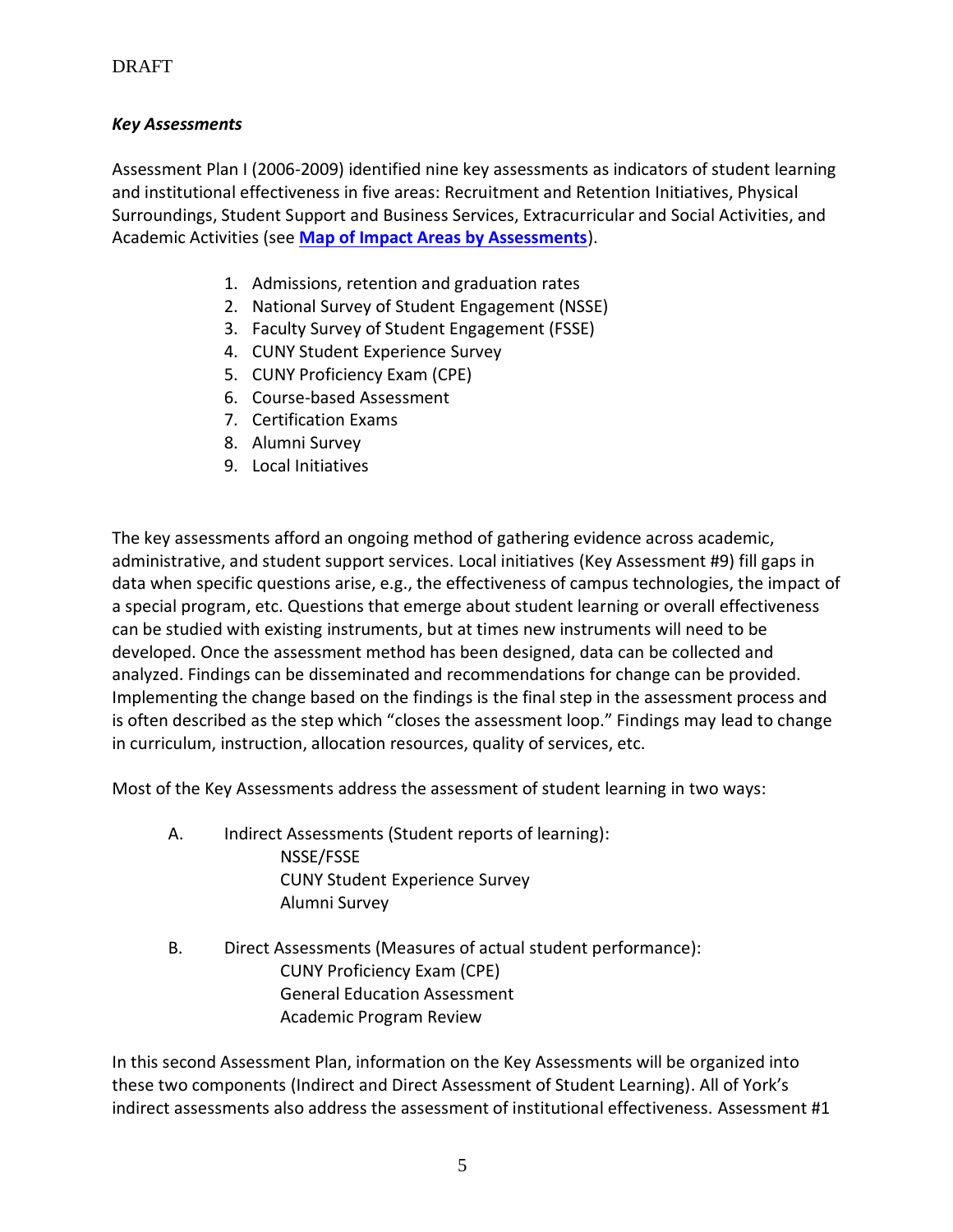(Admissions, retention and graduation rates) while recognized in this plan, will not be conducted here since these items are under the purview of the Performance Management Process (PMP).

# **II. Indirect Measures (Surveys)**

The indirect measures of student learning include the NSSE, FSSE, CUNY Student Experience Survey, and the Alumni Survey. Each of these instruments also includes scales that measure institutional effectiveness.

#### *NSSE/FSSE*

While the National Survey of Student Engagement (NSSE) does not directly measure student learning, it is designed to assess the extent to which students are engaged in good educational practices; specifically, those educational practices that are correlated with strong learning outcomes – 1) level of academic challenge, 2) active and collaborative learning, 3) studentfaculty interactions, 4) enriching educational experiences, and 5) supportive campus environment. In spring 2009, the College participated in the NSSE and the report was received in August 2009. In addition, two faculty members at the College are currently looking at NSSE 2005/2009 and FSSE 2006 data. They will align it with scales of student learning defined by NSSE to provide additional insights on student learning. Results from faculty analysis of NSSE and FSSE will be reported in spring 2010, and used to inform assessment of the degree to which York courses employ educational practices that are correlated with strong learning outcomes. In 2009, the City University also participated in Consortium for the Study of Writing in College. These data will also be available in fall 2009 and will be analyzed in conjunction with other literacy assessments underway. In Spring 2010, the Faculty Survey of Student Engagement (FSSE) will be administered and the report will come in August 2010.

#### *CUNY Student Experience Survey*

Every alternate spring semester in odd years, CUNY administers a survey of student experiences across all campuses. The survey provides data on students' use of time, access to and use of technology, perceived expectations, satisfaction with academic quality and student services, as well as the economic background of students. The Student Experience Survey provides additional insights from York students. Normative reports are made available to the institution and can be tailored to specific inquiries. Data from spring 2009 will be analyzed in relation to data from the NSSE and the Alumni Survey.

# *Alumni Survey*

An Alumni Survey was developed by February 2008 to measure three types of outcomes: Post-Graduate Outcomes, including graduate school and employment; Student Learning; and Student Satisfaction. As a result of the first administration of the survey and several feedback sessions with various stakeholders across the college, several recommendations were made: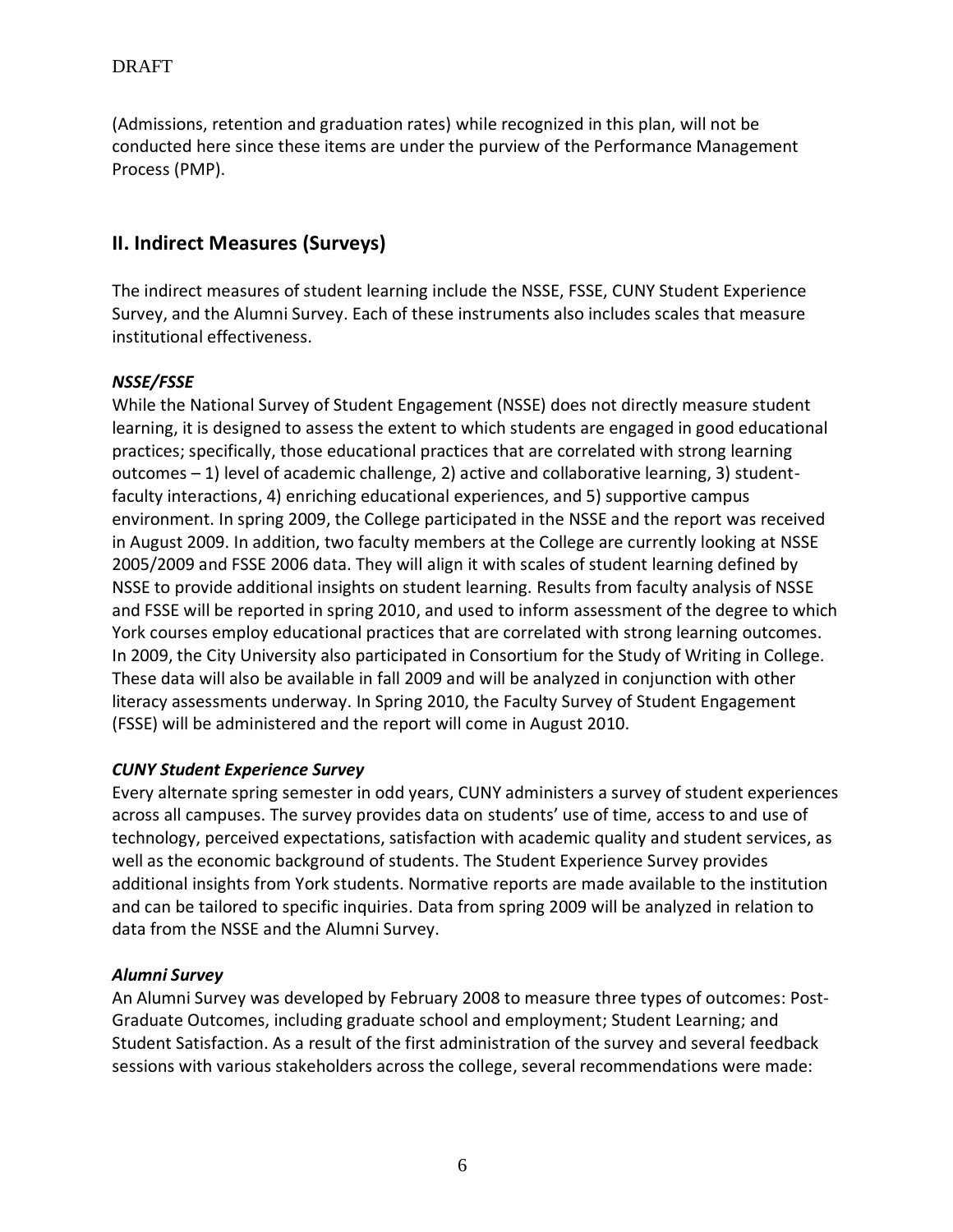- Conduct next alumni survey in 2012 using updated technology and improved alumni database.
- Compare this data with alumni data from other CUNY colleges.
- Formalize structures to gather feedback about assessment data from targeted current students, rather than using general announcements to the student body at large.
- Compare alumni data to other sources of data, for example NSSE and Student Experience Survey as well as the CUNY graduate/alumni survey.

These recommendations will be implemented over the three year period of this plan (see the section on Annual Goals later in this document).

# **III. Direct Measures of Student Learning**

The direct measures of student learning assess actual performance. These include General Education Assessments, the CUNY Proficiency Exam, Academic Program Review, and Certification Exams. These four sets of measures occur at different transition points in a student's college career.

> General Education Assessments: During first 60 credits CUNY Proficiency Exam: After 45<sup>th</sup> credit Academic Program Review: During the major Certification Exams: After the major

# *General Education Assessment*

OAC began discussions on General Education Assessment in April 2007. After a review of the General Education curriculum and learning objectives, a quantitative literacy committee was formed to address the issues of quantitative literacy across the college curriculum in response to the CUNY Initiative on Mathematics across the Curriculum (IMAC). The committee identified learning outcomes for quantitative literacy and recommended incorporating QL modules in several courses. In fall 2008, the General Education QL Faculty Inquiry Group joined force with this group and proposed the implementation plan for spring 2009. The committee also developed an instrument similar to CPE task II to test students' QL skills. In spring 2009, QL modules were imbedded in 7 sections of three different courses. Testing results gathered are being analyzed and the results will be available in fall 2009.

 $\blacksquare$  The committee will continue to work with the General Education task force and with FIGS that are developing individual courses in the proposed new core curriculum to ensure that assessments accurately reflect the objectives.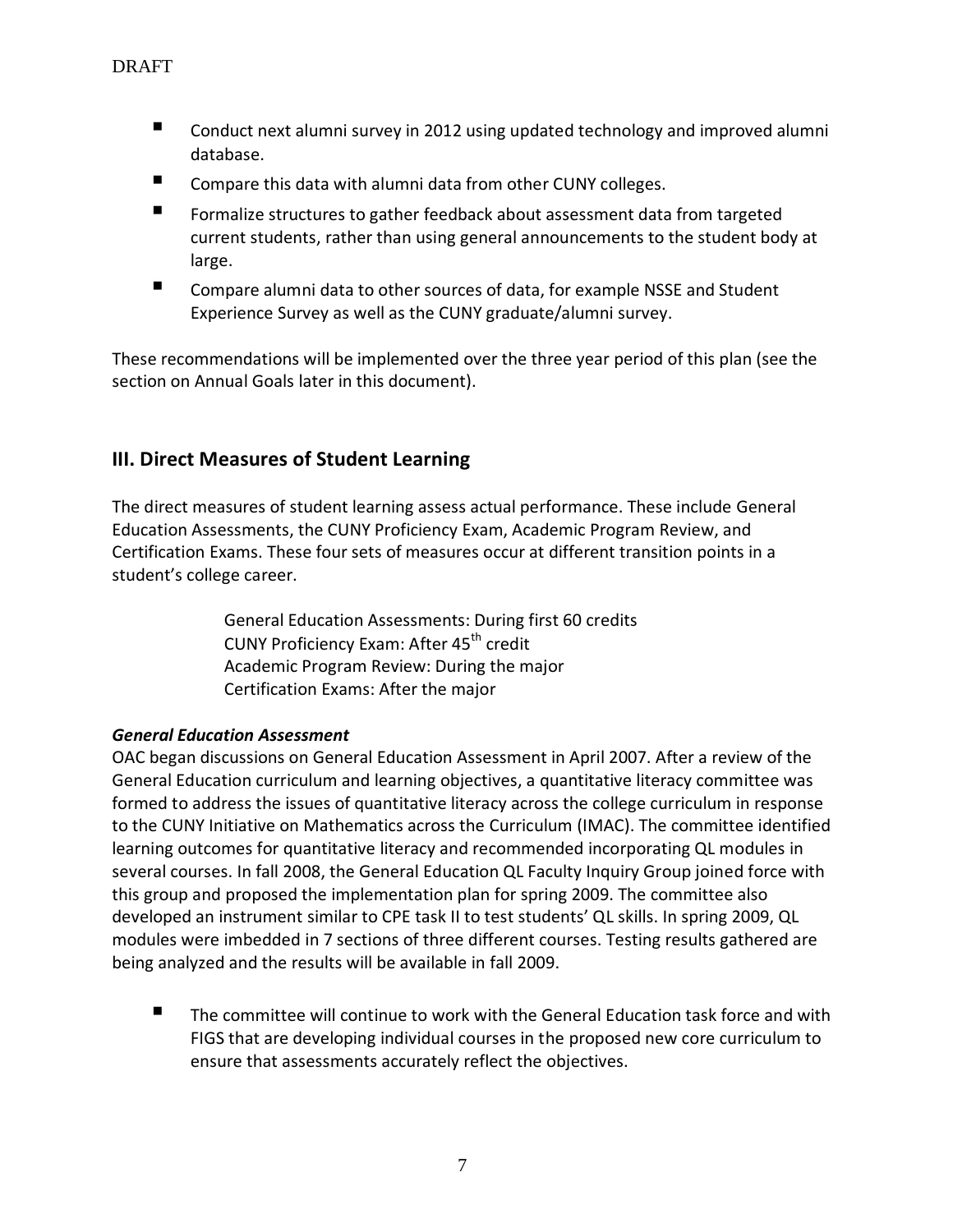- Results from QL pilot study will be disseminated to Faculty and the college administration in order to inform the development of a wider quantitative literacy across the curriculum initiative.
- Appoint a committee to develop a plan to for literacy assessment across the curriculum expanding to other areas of General Education.

Additional General Education areas will be designed and implemented beginning in 2011 to include Scientific Literacy and Critical Thinking.

| 2009-2010                    | 2010-2011 | 2011-2012                |
|------------------------------|-----------|--------------------------|
| <b>Quantitative Literacy</b> | Literacy  | Scientific Literacy and  |
|                              |           | <b>Critical Thinking</b> |

# *CUNY Proficiency Exam (CPE)*

The CPE is the official CUNY instrument for measuring student learning in the general education curriculum. Last year much progress was made in improving York's show rate on the exam, a 15% increase from 2007. This year, improvement on the pass rate is the focus of several initiatives. The pass rate has hovered at 87% for the past five years. In this regard, several recommendations were made:

- An analysis of CPE data by dimensions with closer attention to student performance on Task II should be undertaken.
- CPE dimensions study will provide insights as to how general education learning objectives correlate to CPE performance. This initiative will serve as a tool for departments and faculty to adjust curriculum and pedagogy to target areas in which students are not currently meeting learning objectives.

# *Academic Program Review*

New guidelines were written under the leadership of Dean Fusco and the Office of Academic Affairs. With additional input from OAC, these guidelines, issued in January 2008, now include a requirement for "Assessment of Student Learning." Departments must "evaluate student outcomes to ensure that student learning is aligned with program and course objectives" and ensure that assessment practices are described on syllabi in a "transparent and fair" manner. Going forward this will provide a new stream of specific course-level and department-level information. Analyze results from departmental program reviews to see how assessment efforts are progressing at that level.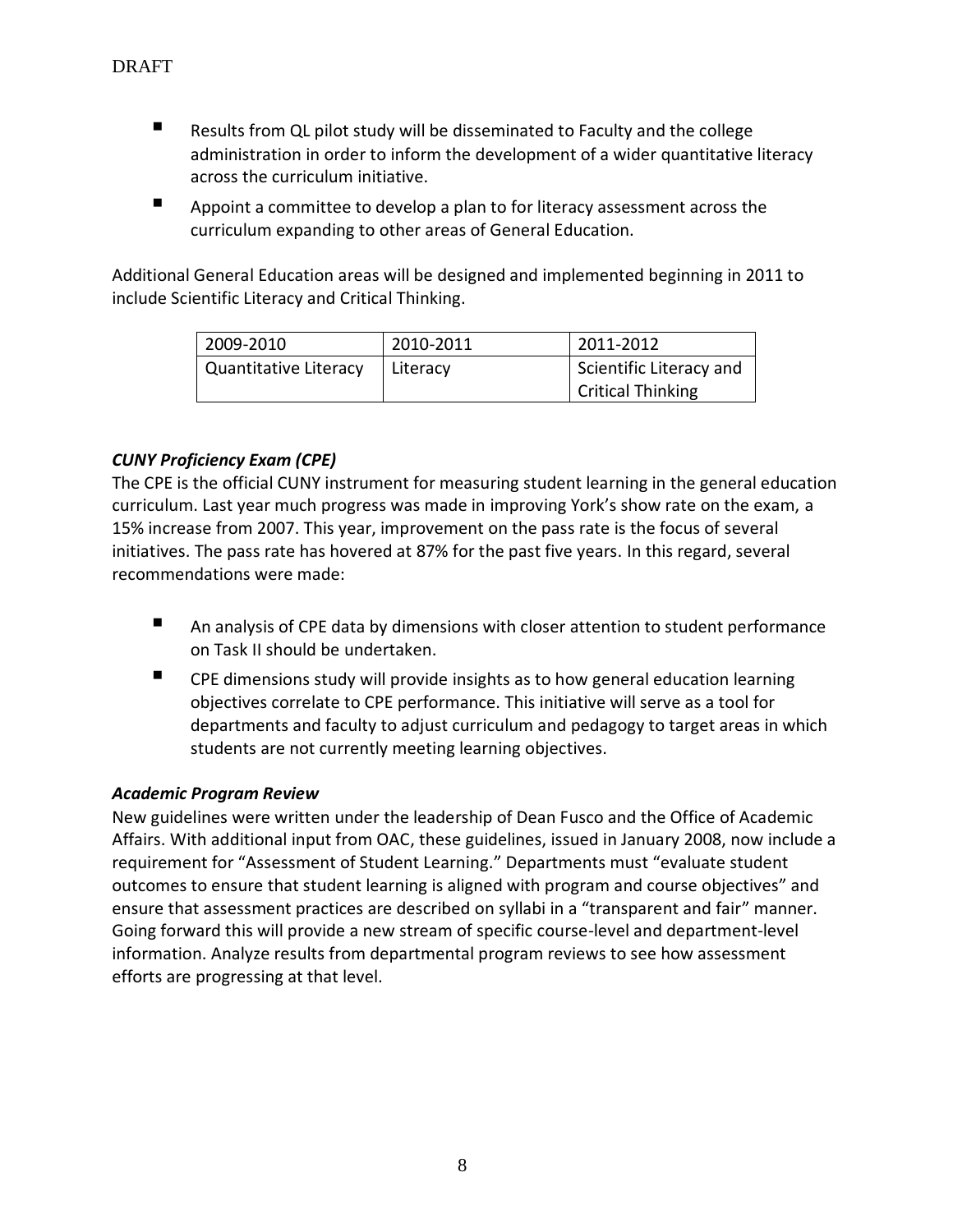| <b>Student Learning</b> |                                    |                                    |  |  |  |
|-------------------------|------------------------------------|------------------------------------|--|--|--|
| Describe the program's  | Evaluate course syllabi for how    | Course syllabi; learning outcomes  |  |  |  |
| system for assessing    | well the assessment practices are  | matrix <sup>2</sup>                |  |  |  |
| student learning or     | transparent and fair, and whether  |                                    |  |  |  |
| ensuring that student   | student receive "timely and        |                                    |  |  |  |
| learning is achieved.   | ample" feedback in order to        |                                    |  |  |  |
|                         | improve learning.                  |                                    |  |  |  |
|                         | Evaluate student outcomes to       | Student outcome data such as,      |  |  |  |
|                         | ensure that student learning is    | exams, research papers,            |  |  |  |
|                         | aligned with program and course    | portfolios, capstone projects,     |  |  |  |
|                         | objectives, and that assessment is | samples of student work, surveys   |  |  |  |
|                         | rigorous enough to ensure that     | (remember only aggregate data      |  |  |  |
|                         | students are academically          | should be provide and student      |  |  |  |
|                         | prepared to proceed from lower to  | names should not be included)      |  |  |  |
|                         | upper level courses.               |                                    |  |  |  |
| Describe changes in the | Evaluate the effectiveness or      | Before/after materials, data, etc. |  |  |  |
| program that have       | results of changes made, if        |                                    |  |  |  |
| occurred as a result of | applicable, and provide any        |                                    |  |  |  |
| assessment data.        | evidence to support causality.     |                                    |  |  |  |

Table 2. Excerpt from Academic Program Review guidelines.

# *Certification Exams*

Upon graduation and prior to licensing, students in the professional programs are required to sit for various certification exams. Several of these exams are included as part of the college's PMP, namely those in accounting, nursing, and teacher education. Additional professional programs also have licensing exams including occupational therapy, physician assistant, and medical technology. The Office of Institutional Research and Assessment is in the process of creating an inventory of departments who are tracking post-graduate outcomes. This inventory will include assessments for licensure and will help provide recommendations on how to best track all graduates.

# **IV. Faculty Development**

# *Recommendations*

 $\blacksquare$  Plans are being developed for the next faculty development events for Spring 2010. Preliminary ideas were discussed in May 2009 and are being developed over the summer and fall. Two main foci are being pursued: 1) increased expertise in the Academic Program Review process targeting the use of data to assess student

 $\overline{a}$  $2$  This is required of all academic program reviews.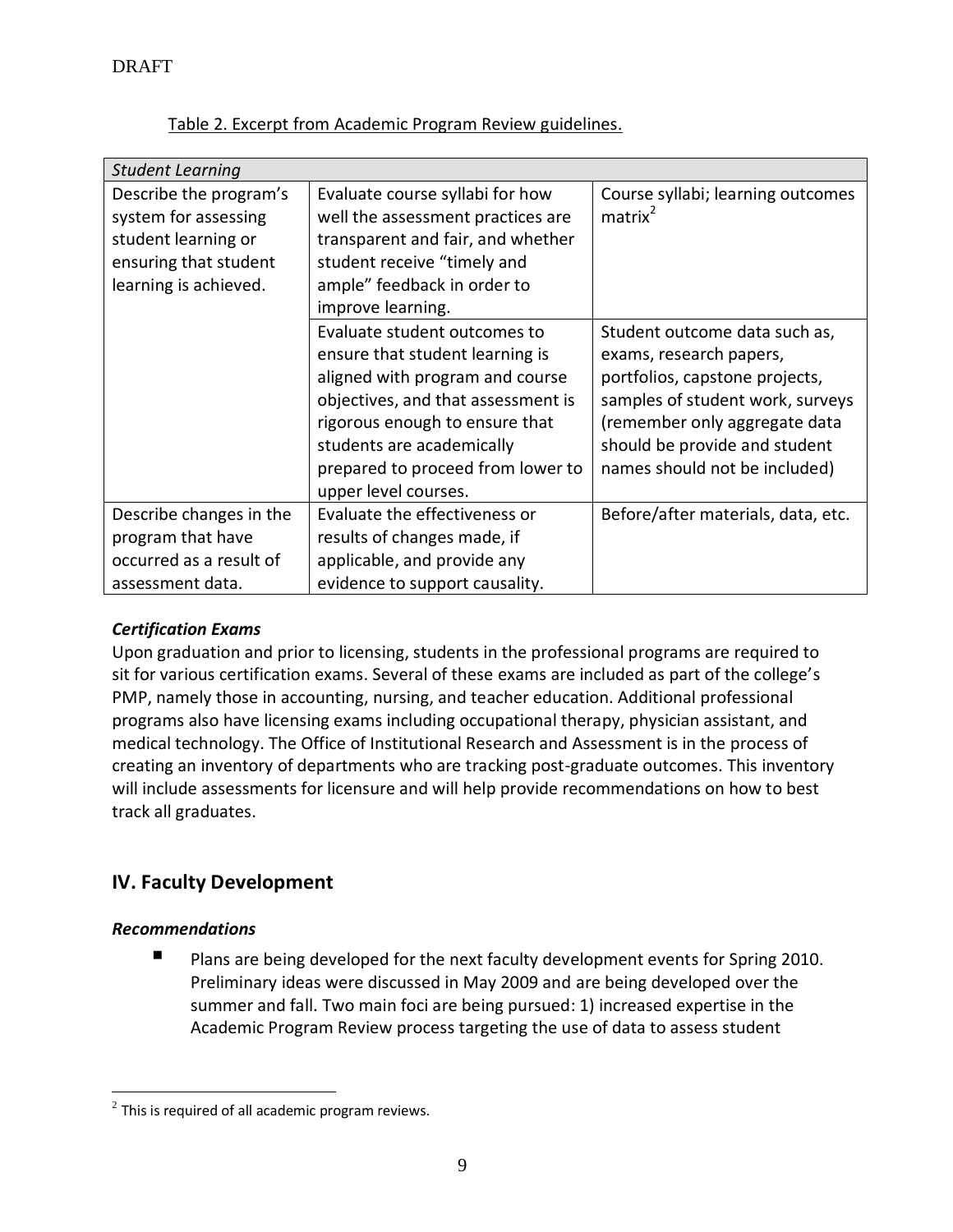learning in January and 2) development of faculty classroom assessment skills and practices in April.

- Co-sponsor best practices workshops with CETL. For example, the CETL workshop on using rubrics to assess student learning in fall 2009 included 3 OA committee members. The Faculty Development subcommittee is in contact with the CETL director about future areas of collaboration, potentially including the role of assessment in the Backwards Design planning process.
- Support faculty in the inclusion of technology in their assessment efforts (i.e., the use of E-Portfolios, clickers and Scantron software). This will be a central component of the April faculty development workshops.
- **Enhance student's understanding of the assessment process across campus through** the involvement of student clubs and government.

# **V. Tracking Change**

In January 2008, influenced by the University's Performance Management Process (PMP), the OAC created a way to track how assessment results are used for program change. The form is essentially an Excel spreadsheet with the following fields: Context, Goals, Course of Action, Assessment, Findings, Recommendations, and Future Issues. The Administrative sub-committee will lead this effort at going backwards to track the data on the nine key assessments and document how the data was used to improve practice.

# *Recommendations*

- $\blacksquare$  Implement form beginning with the nine key assessments
- Develop plan for implementation to include academic departments
- Include "Tracking of the Impacts of Assessment" goals whenever possible in the Colleges "Goals and Targets" document (one of the tracking devices used in the University's PMP)

# **VI. Three-Year Plan**

Annual goals based on the recommendations above are mapped out below. In order to implement these goals the Outcomes Assessment Committee has formed three subcommittees (see Appendix A). Subcommittee 1 will focus on Assessment of Student Learning and will be chaired by Shao-Wei Wu. Subcommittee 2 will focus on Faculty Development and will be chaired by Leslie Keiler. Subcommittee 3 will focus on Administrative Tasks and will be chaired by Dean Fusco (including "tracking change," the development of this assessment plan, the website, and other administrative tasks). Each subcommittee chair will call two meetings per semester and the committee as a whole will meet twice per semester.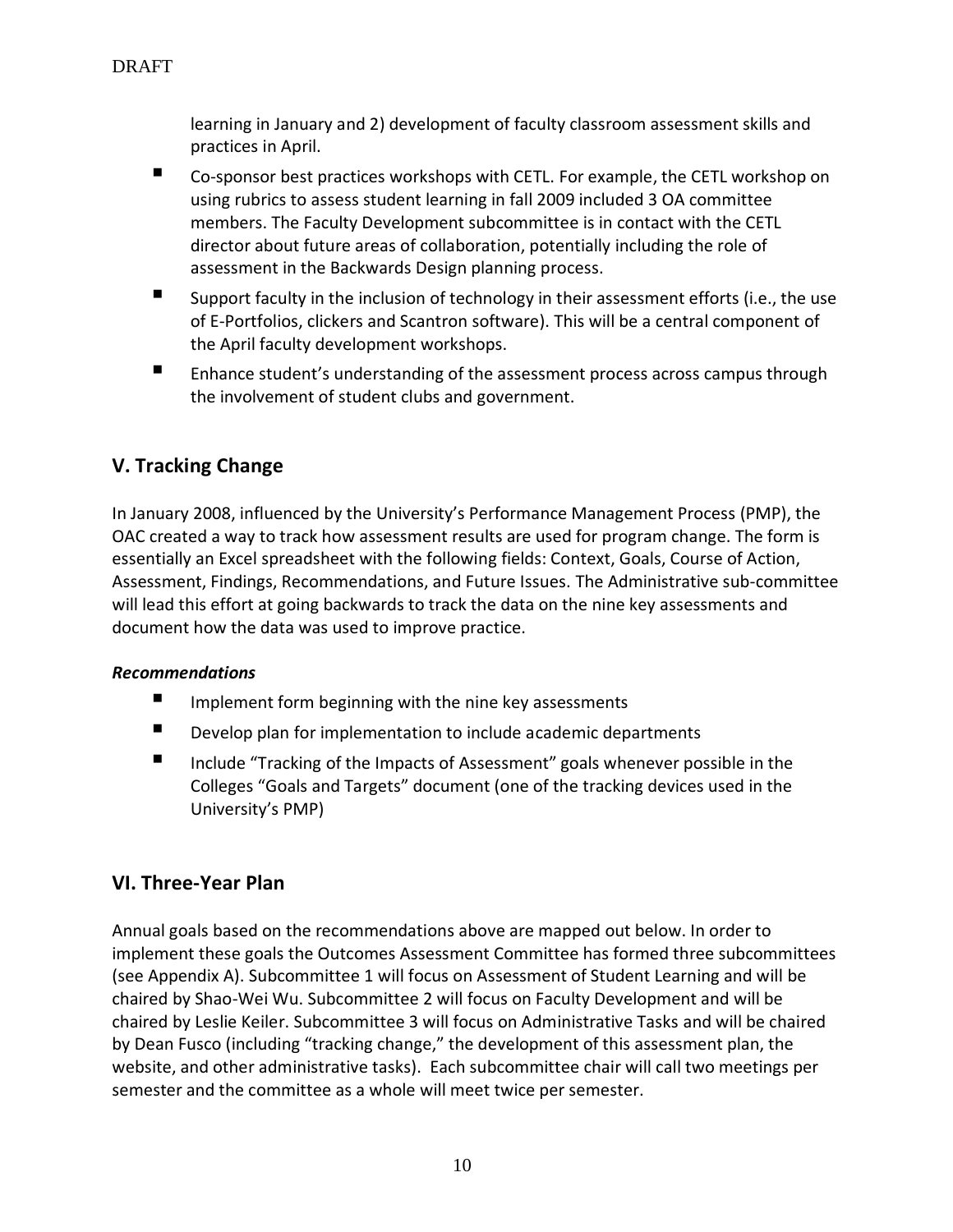| <b>ANNUAL GOALS</b> |                                                  |                   |                                      |               |                                   |                   |
|---------------------|--------------------------------------------------|-------------------|--------------------------------------|---------------|-----------------------------------|-------------------|
|                     | 2009-2010                                        |                   | 2010-2011                            |               | 2011-2012                         |                   |
| <b>Indirect</b>     | <b>FALL</b>                                      | <b>SPRING</b>     | <b>FALL</b>                          | <b>SPRING</b> | <b>FALL</b>                       | <b>SPRING</b>     |
| <b>Measures</b>     |                                                  |                   |                                      |               |                                   |                   |
| Admissions,         |                                                  |                   |                                      |               |                                   |                   |
| retention &         |                                                  |                   | See annual PMP                       |               |                                   |                   |
| graduation          |                                                  |                   |                                      |               |                                   |                   |
| NSSE/FSSE           | Data from all                                    | Comparison of     | Compare data with data               |               |                                   |                   |
|                     | survey                                           | 2005 and 2009     | from other CUNY or                   |               |                                   |                   |
|                     | instruments                                      | NSSE data.        | public 4-year colleges               |               |                                   |                   |
|                     | should be                                        |                   |                                      |               |                                   |                   |
|                     | compared in the                                  | Administration of |                                      |               |                                   |                   |
|                     | area of Academics                                | FSSE.             |                                      |               |                                   |                   |
| <b>SES</b>          | to determine                                     | Administration of |                                      |               |                                   |                   |
|                     | validity of                                      | SES.              |                                      |               |                                   |                   |
| Alumni              | findings.                                        |                   |                                      |               | Gear up for                       | <b>Distribute</b> |
| Survey              | Recommendations                                  |                   |                                      |               | administration                    | in June           |
|                     | made.                                            |                   |                                      |               | of Alumni                         | 2012.             |
|                     |                                                  |                   |                                      |               | Survey,                           |                   |
|                     |                                                  |                   |                                      |               | graduates<br>2008-2012            |                   |
| <b>Direct</b>       |                                                  |                   |                                      |               |                                   |                   |
| <b>Measures</b>     |                                                  |                   |                                      |               |                                   |                   |
| <b>CPE</b>          | Analysis of Task II                              | Implement         | Analysis of CPE                      |               | Goals to depend on student        |                   |
|                     | data with                                        | recommendations   | performance in                       |               | performance and                   |                   |
|                     | recommendations                                  | and monitor       | relationship to general              |               | improvement                       |                   |
|                     | for student and                                  | impact.           | education curriculum.                |               |                                   |                   |
|                     | faculty                                          |                   |                                      |               |                                   |                   |
|                     | development.                                     |                   |                                      |               |                                   |                   |
| Gen Ed              | Collect samples of                               | Pilot rubric.     | <b>Continuation of Literacy</b>      |               | <b>Continuation of Scientific</b> |                   |
|                     | student writing                                  |                   | Assessment. Begin                    |               | Literacy Assessment.              |                   |
|                     | from freshman to                                 |                   | development of                       |               | Development of Assessment         |                   |
|                     | senior and begin                                 |                   | assessment in Scientific             |               | in Critical Thinking.             |                   |
|                     | developing rubric.                               |                   | Literacy.                            |               |                                   |                   |
| <b>APR</b>          | Implement in additional departments;             |                   |                                      |               |                                   |                   |
|                     | review process of implementation in              |                   | Implement in additional departments. |               |                                   |                   |
|                     | Math and Chemistry.                              |                   |                                      |               |                                   |                   |
| Certification       | Collected each Fall for the prior academic year. |                   |                                      |               |                                   |                   |
| Exams               |                                                  |                   |                                      |               |                                   |                   |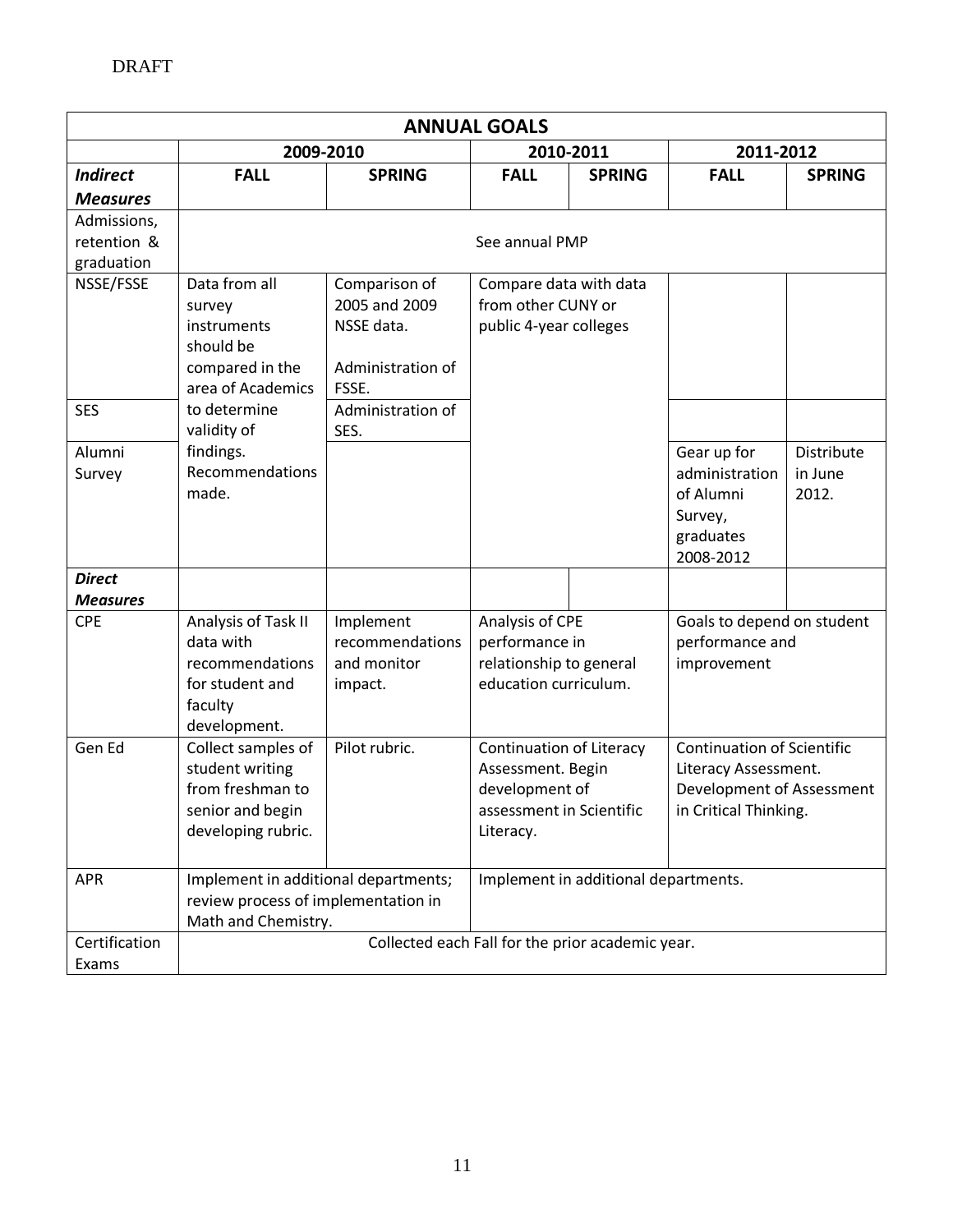| <b>ANNUAL GOALS</b> |                                                                                            |                  |             |               |              |               |
|---------------------|--------------------------------------------------------------------------------------------|------------------|-------------|---------------|--------------|---------------|
|                     | 2009-2010                                                                                  |                  | 2010-2011   |               | 2011-2012    |               |
|                     | <b>FALL</b>                                                                                | <b>SPRING</b>    | <b>FALL</b> | <b>SPRING</b> | <b>FALL</b>  | <b>SPRING</b> |
| <b>Faculty</b>      | Plan and                                                                                   | Plan and         | Plan and    | Plan and      | Plan and     | Plan and      |
| <b>Development</b>  | implement Day of                                                                           | implement Day of | implement   | implement     | implement    | implement     |
|                     | Assessment III,                                                                            | Assessment IV,   | Day of      | Day of        | Day of       | Day of        |
|                     | October 2009.                                                                              | January 2010.    | Assessment  | Assessment    | Assessment   | Assessment    |
|                     | Target group:                                                                              | Focus on         | V, October  | VI, January   | VII, October | IIX, January  |
|                     | Course                                                                                     | Technology.      | 2010        | 2011          | 2011         | 2012          |
|                     | Coordinators and                                                                           |                  |             |               |              |               |
|                     | <b>Program Directors</b>                                                                   |                  |             |               |              |               |
| <b>Tracking</b>     | Implementation, beginning with nine key assessments and then moving to College-wide (PMP), |                  |             |               |              |               |
| Change              | Department and program level.                                                              |                  |             |               |              |               |